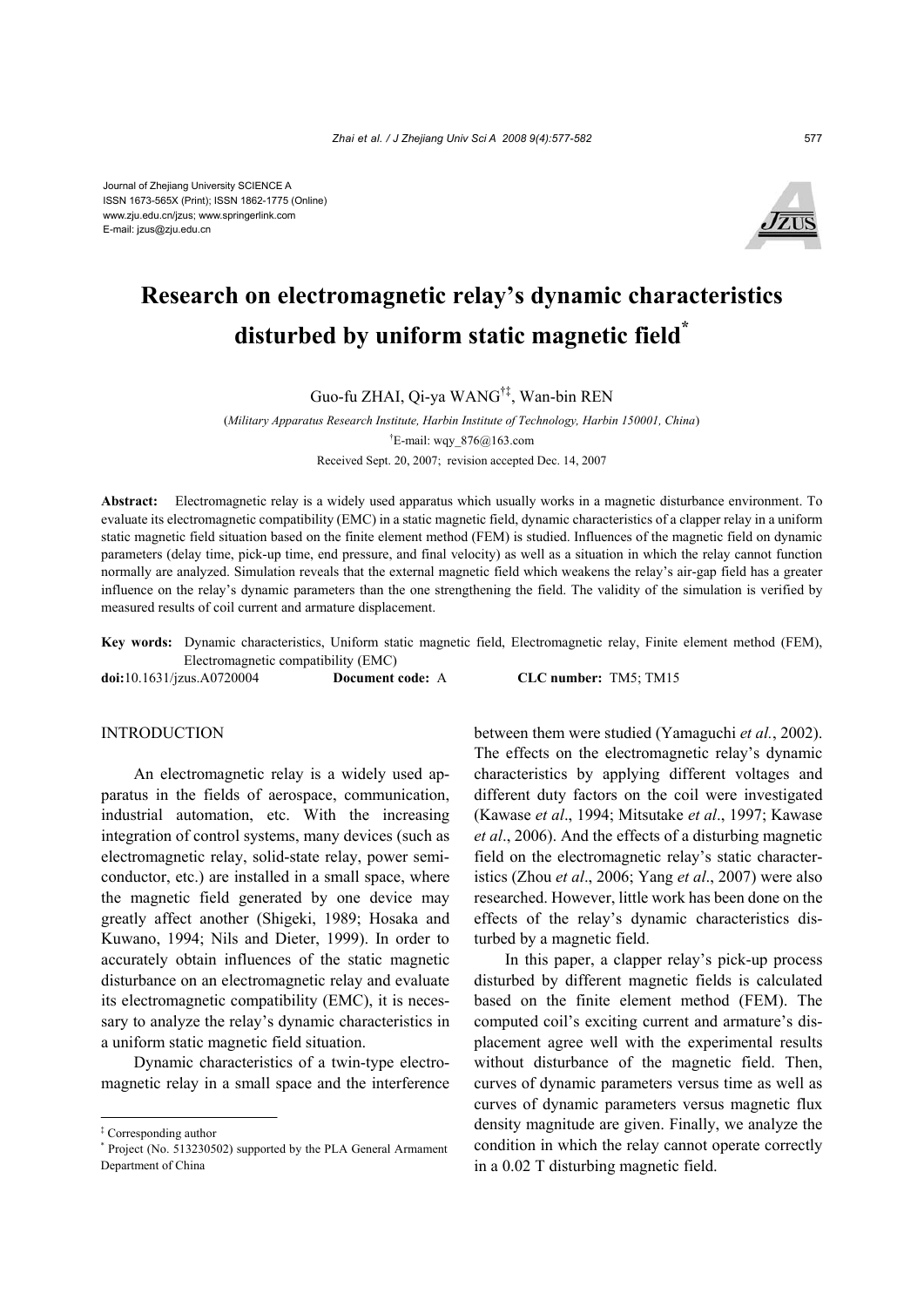# THEORETICAL BACKGROUND AND FOR-MULATIONS

The magnetic field of relay is solved by the magnetic scalar potential method. Fundamental formulations are shown as follows:

$$
\operatorname{div}\left(\left[\mu_r\right]\mu_0\left(-\operatorname{grad}\left(\varPhi_{\text{tot}}\right)\right)+\boldsymbol{B}_r\right)=0,\tag{1}
$$

$$
\operatorname{rot} \varPhi_{\text{tot}} = 0, \tag{2}
$$

$$
\operatorname{div}\left(\left[\mu_r\right]\mu_0\left(-\operatorname{grad}\left(\varPhi_{\operatorname{red}T_{\operatorname{elec}}}\right)+\boldsymbol{T}_{\operatorname{elec}}\right)+\boldsymbol{B}_r\right)=0,\qquad(3)
$$

$$
\operatorname{rot} \varPhi_{\operatorname{red} T_{\operatorname{elec}}} = 0, \tag{4}
$$

$$
rotT_{elec} = J + rotH_{JApprox}, \qquad (5)
$$

where  $[\mu_r]$  is the tensor of relative permeability of the medium,  $\mu_0$  is the permeability of the vacuum,  $\Phi_{\text{tot}}$  is the total magnetic scalar potential,  $B_r$  is the remanent flux density,  $T_{\text{elec}}$  is the electric vector potential,  $\phi_{\text{refT}}$  is the reduced magnetic scalar potential with respect to  $T_{\text{elec}}$ ,  $J$  is the current density, and  $H_{J\text{Approx}}$  is the approximation with edge elements of the field  $H_J$ due to non-meshed conductors and computed by the Biot-Savart law.

Eqs.(1) and (2) which solve the total magnetic scalar potential are used for ferromagnetic regions. Eqs.(3) $\sim$ (5), which solve the reduced magnetic scalar potential, are used for the air and non-meshed coil regions coupled with an external circuit.

When the voltage source is applied to the relay's coil, the magnetic field of the coil can be calculated by coupling the electric circuit Eq.(6):

$$
V_0 = RI_0(t) + \frac{\mathrm{d}\psi(t)}{\mathrm{d}t},\tag{6}
$$

where  $V_0$  is the voltage applied on the relay's coil,  $R$ is the resistance,  $I_0$  is the exciting current, and  $\psi$  is the flux linkage of the coil.

Attractive torque and reaction torque make the armature rotate, which can be described as:

$$
T_{\rm m} = I \frac{d^2 \theta}{dt^2} + T_{\rm r},\tag{7}
$$

where  $T_m$  is the attractive torque applying to the armature, *I* is the moment of inertia of the armature,  $\theta$  is the rotation angle, and  $T_r$  is the torque produced by reeds.

## MODEL OF SIMULATION

The clapper relay consists of a yoke iron, an iron core, a pole shoe, an armature, a coil and three reeds. Its coil voltage is 24 V, and the coil resistance is 1090  $Ω$ . Because of symmetry, only half of the model is built. Fig.1 shows the solid model of its electromagnetic system. Fig.2 indicates the characteristic curve of the reaction torque. Positions of drop-out and pick-up are 0° and 3.2°, respectively. *B-H* curve of ferromagnetic material is shown in Fig.3.



**Fig.1 Model of the clapper relay built by FLXU3D**



**Fig.2 Characteristic curve of the reaction torque**



**Fig.3** *B-H* **curve of the ferromagnetic material**

Combining Ampere's law with Gauss's law for magnetism, a uniform magnetic field can be obtained in a long solenoid, and the magnitude of *B* is expressed as: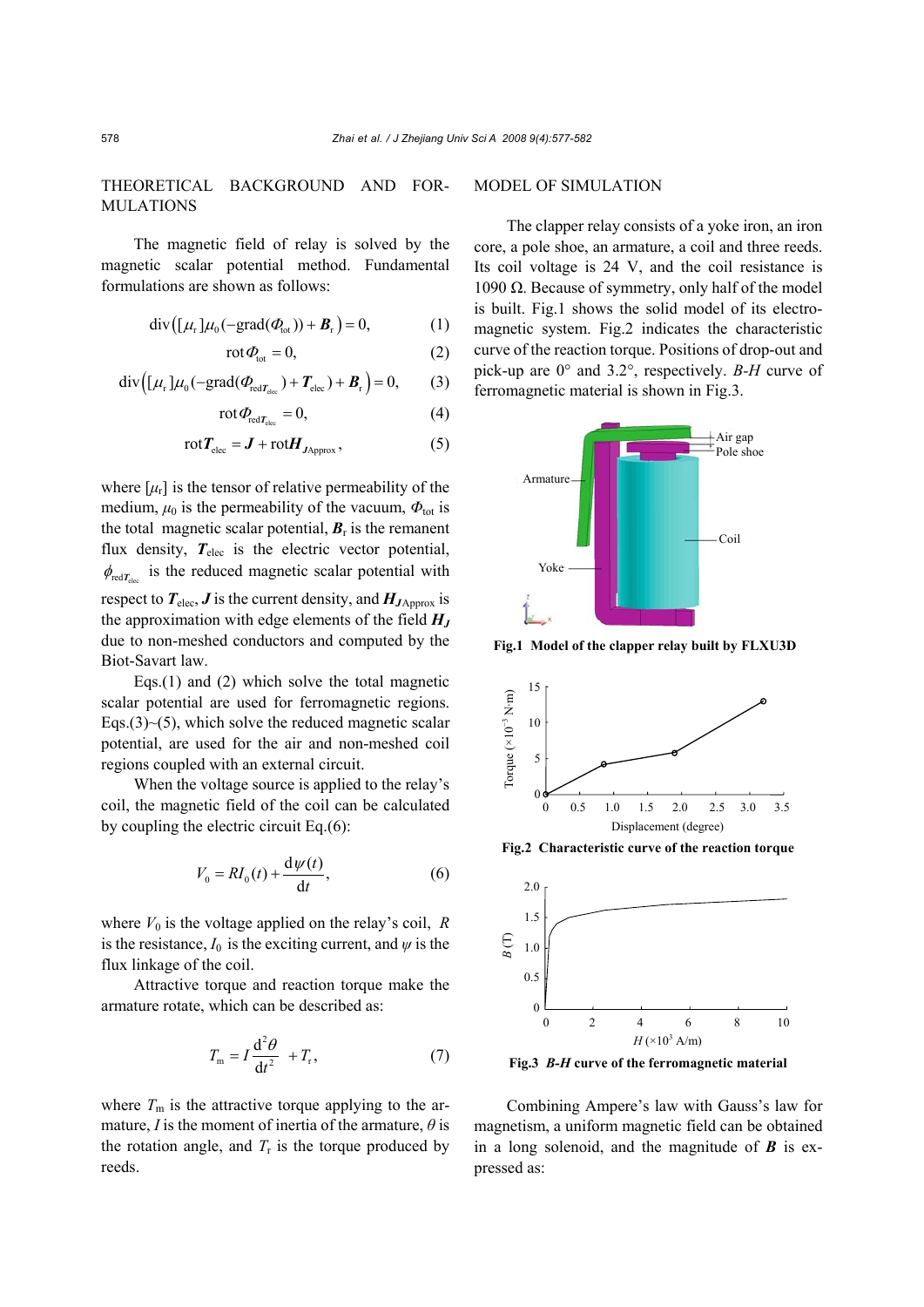$$
B = \mu_0 N I_{\text{solenoid}},\tag{8}
$$

where *N* is the coil's turn number per meter,  $I_{\text{solenoid}}$  is the current of the solenoid.

In this paper, the relay is placed in the centre of a uniform static magnetic field produced by a long solenoid, whose top view is shown in Fig.4.

The solenoid's length  $l_{\text{solenoid}}$  is 0.15 m, which is almost 7.5 times as long as the relay's longest side. Its turn number is 119366. According to Eq.(8), the internal  $\boldsymbol{B}$  of the solenoid is 1 T when its current is 1 A. Fig.5 shows the distribution of *B*, which indicates that the internal magnetic field is quite uniform with a magnitude of almost 1 T. Hereby, the solenoid can be served as the disturbing uniform magnetic field.



**Fig.4 Top view of the analyzed model**



**Fig.5 Distribution of** *B* **generated by solenoid**

## RESULTS AND DISCUSSION

#### **Sensitive direction**

In each position of the armature, different disturbing magnetic field directions have different effects on the dynamic characteristics of the relay, but there is only one direction that influences it most significantly, which is called the sensitive position. In order to evaluate the relay's endurance of magnetic field disturbance, it is necessary to find its sensitive direction first. As the variation of the armature's position is quite small, to simplify the analysis we regard the sensitive direction when the armature is in the drop-out position as the sensitive direction of the relay.

The sensitive direction of the drop-out position is shown in Fig.6, which is found by calculating the armature's attractive torque in a uniform static magnetic field with different directions (Zhou *et al*., 2006). In this direction, when the disturbing magnetic field strengthens the air-gap field, the attractive torque will be the maximum. When the magnetic field weakens the air-gap field, the torque will be the minimum, and the magnitude of disturbing flux density is assumed to be negative.



**Fig.6 Sensitive direction of the relay** 

# **Dynamic characteristics disturbed by magnetic field in sensitive direction**

Calculated and measured results of exciting current without magnetic disturbance are shown in Fig.7a, and the current is measured by an oscilloscope. Calculated and measured results of the armature's displacement without magnetic disturbance are shown in Fig.7b, and the displacement is measured by a charge coupled device (CCD) testing system (Yin *et al*., 2005). The calculated results in Fig.7 agree well with the experiments.

Dynamic characteristics of the relay disturbed by a 0.015 T and −0.015 T uniform magnetic field are calculated, respectively, which are shown in Fig.8.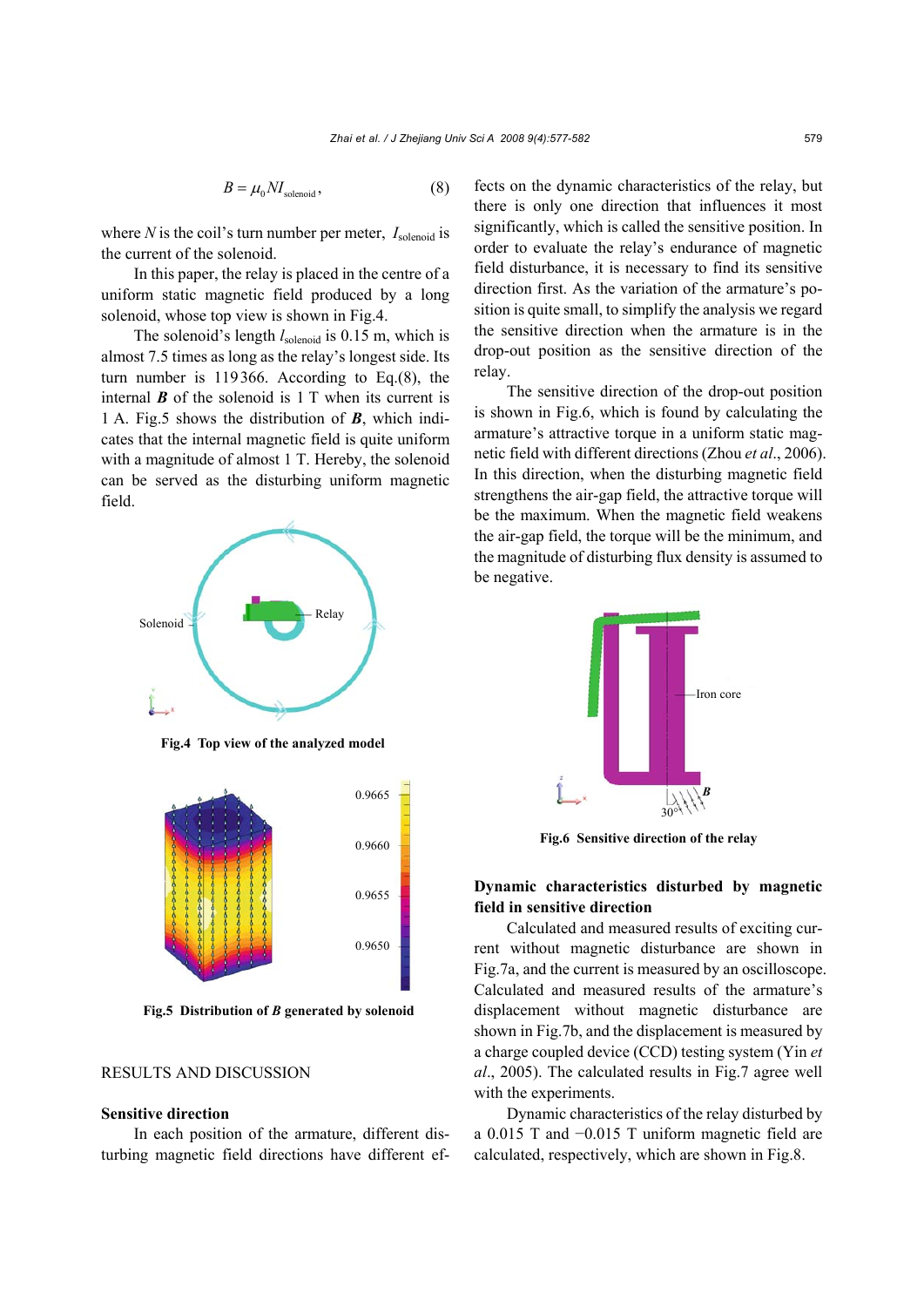

**Fig.7 Calculated and measured results of the exciting current (a) and the armature's displacement (b)**



**Fig.8 Exciting current (a), displacement (b), attractive torque (c), and velocity (d) disturbed by different magnetic fields**

Fig.8a shows that exciting currents are different when disturbed by different magnetic fields during the pick-up process. The −0.015 T disturbing field increases the exciting current, while the 0.015 T field decreases it. Fig.8 indicates that the −0.015 T disturbing field has a larger influence on the relay's dynamic characteristics including exciting current, displacement, attractive torque and velocity. Fig.8d shows that when the disturbing field is −0.015 T, the armature's velocity decreases greatly, and its direction even reverses near the pick-up position.

## **Relationships between dynamic parameters and disturbing magnetic field**

Fig.9a indicates that disturbing magnetic field delays the armature's motion, no matter whether it strengthens or weakens the air-gap field. Furthermore, the delay time increases almost linearly along with the increment of the disturbing magnetic field, and the one weakening the air-gap field makes it increase faster.

Fig.9b shows that the pick-up time becomes longer with the increment of the disturbing magnetic field that weakens the air-gap field. With the increment of the disturbing magnetic field that strengthens the air-gap field, the pick-up time changes little.

Fig.9c indicates that the disturbing magnetic field that weakens the air-gap field makes the end pressure between armature and pole shoe decrease greatly in the pick-up position. The disturbing magnetic field that strengthens the air-gap field makes the end pressure increase, but the force grows more and more slowly with the increment of the disturbing magnetic field, which results from the saturation of the magnetic circuit. Fig.9d shows the variation of final velocity in the pick-up position disturbed by the magnetic field.

## **Analysis of incorrect operation**

Figs.10a~10d show the dynamic characteristics when the disturbing magnetic field is −0.02 T. After 25 ms, the exciting current reaches its stable value, the attractive torque and the reaction torque are nearly equal, and the armature's velocity is approximately zero. But the displacement of the armature is only 2.285°. It has not reached the pick-up position, which means that the relay could not operate correctly in such a condition, and the armature finally stops in a place between the drop-out position and the pick-up position.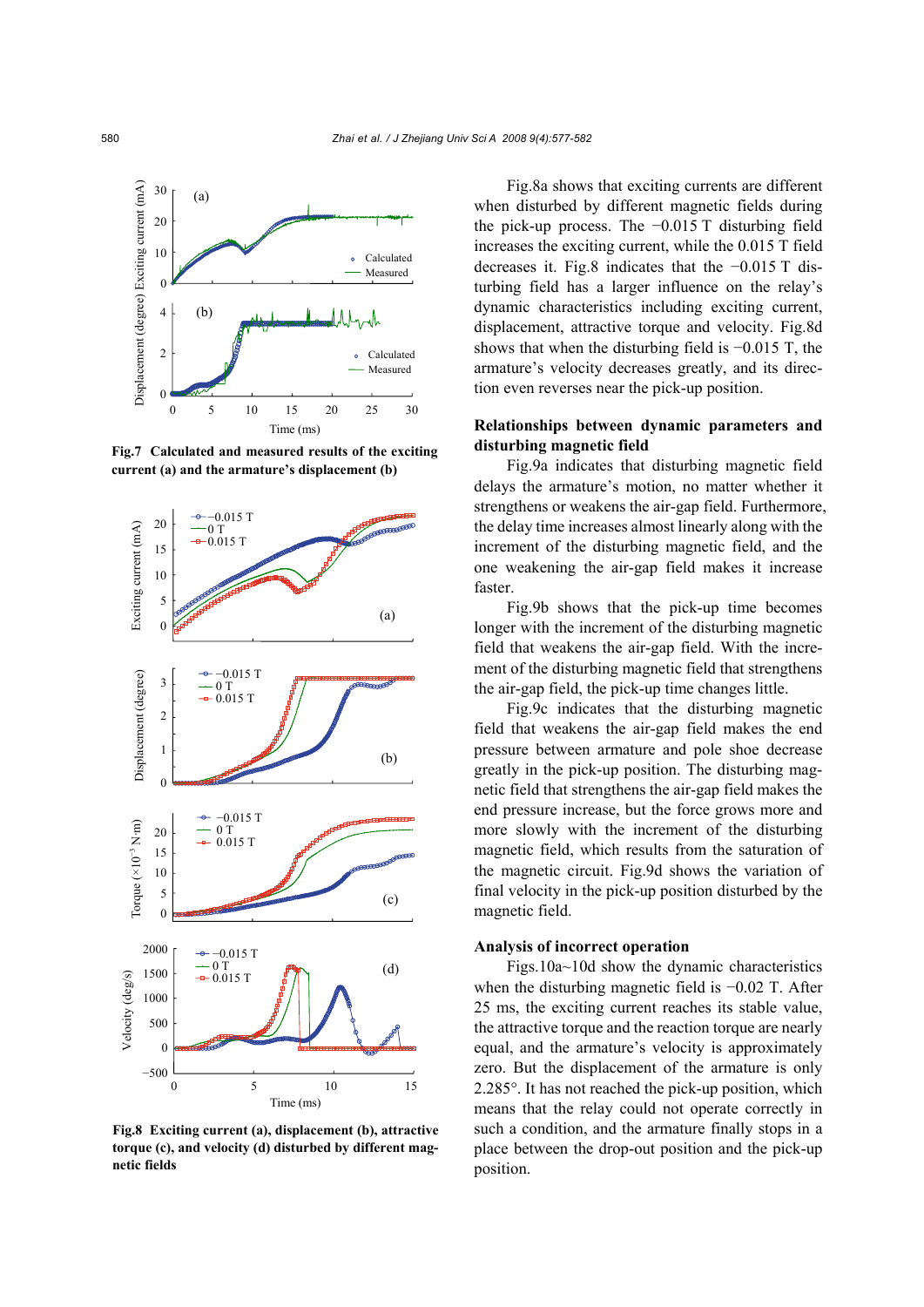*Zhai et al. / J Zhejiang Univ Sci A 2008 9(4):577-582* 581





**Fig.10 Exciting current (a), torque (b), final velocity (c), and displacement (d) of the armature in an incorrect-operation condition**

disturbing field is −0.02 T, the armature cannot operate correctly. The method proposed in this paper can be used to evaluate the EMC of an electromagnetic relay in the static magnetic field.

#### **References**

- Hosaka, H., Kuwano, H., 1994. Design and Fabrication of Miniature Relay Matrix and Investigation of Electromechanical Interference in Multi-actuator. IEEE Workshop on Micro-electromechanical System, p.313-318.
- Kawase, Y., Miyatani, O., Yamaguchi, T., Ito, S., 1994. Numerical analysis of dynamic characteristics of electromagnets using 3-D finite element method with edge elements. *IEEE Trans. on Magn.*, **30**:3248-3251. [doi:10. 1109/20.312630]

### **CONCLUSION**

**magnetic field**

In this paper, we compute the clapper relay's dynamic characteristics disturbed by a uniform static magnetic field by FEM. It is found that the disturbing magnetic field delays the armature's motion, no matter whether it weakens or strengthens the air-gap field in the sensitive direction. The disturbing magnetic field weakening the air-gap field has a greater effect on dynamic parameters (such as delay time, pick-up time, end pressure, and final velocity) than the one strengthening the air-gap field. When the

**and variation of final velocity (d) vs. the disturbing**